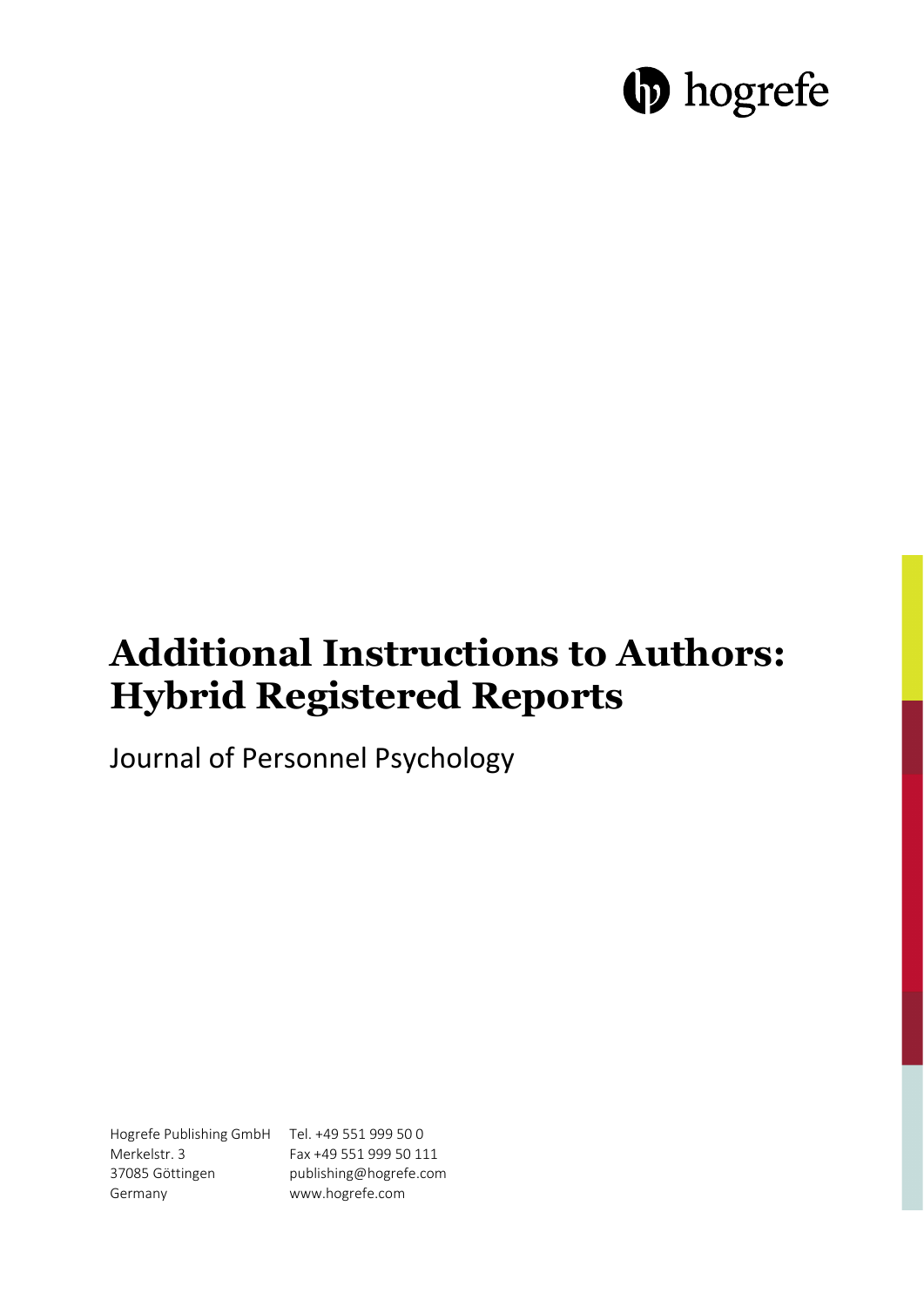Together with a sizeable number of journals in the fields of applied psychology and organizational behavior, the *Journal of Personnel Psychology* is taking the initiative to invite article submissions in a new format labelled Hybrid Registered Reports, which represents a variant of the slightly older Registered Reports format.

*Registered Reports* are a form of empirical article in which the introduction, methods and proposed analyses are registered and reviewed *prior* to research being conducted. This format of article seeks to neutralize a variety of inappropriate research practices, including inadequate statistical power, selective reporting of results, undisclosed analytic flexibility, and publication bias (Chambers, 2013). Submissions in this format are also welcome at the *Journal of Personnel Psychology,* detailed guidelines are described in a separate document.

The new *Hybrid Registered Reports* model tweaks the *Registered Reports* model by allowing researchers to submit work that has *already been completed* by submitting only the Introduction, Method, and Proposed Analyses for review. Thus the work will be judged on the merits of the research question and methodology and not the findings.

Initial submissions will be triaged by the action editor (e.g., comprehensiveness, clarity, etc.). Those that pass triage will then be sent for in-depth blind peer review (Stage 1). Following review, the article will then be either rejected, returned for revision and resubmission, or accepted in principle for publication. Following in principle acceptance (IPA), the authors will then produce a more traditionally formatted manuscript that includes a Results and Discussion section (Stage 2). Pending quality checks and a sensible interpretation of the findings, the manuscript will be published regardless of the results.

### **Guidelines for Authors and Reviewers**

#### **Stage 1: Initial manuscript submission and review**

Before sending for in-depth peer review, the editorial team will assess manuscripts for adherence to basic requirements. These Stage 1 submissions should include the manuscript (details below) and a brief cover letter.

The cover letter should include:

- A statement identifying any conflicts of interests.
- A statement identifying whether data used have been used in any other research study and if so how.
- A statement identifying whether data have been collected in the present research but will not be presented in the present submission; if applicable, this statement should be accompanied by a complete list of variables measured but excluded from presentation.

Stage 1 submissions should include the following sections:

- **Introduction** 
	- o A review of the relevant literature that motivates the research question and a full description of the study aims and hypotheses. A strong theoretical and/or conceptual rationale is provided. The work proposed can be inductive or deductive in nature. Also welcome are independent replications of earlier work using either the exact same (direct replications) or advanced methods (e.g., extensions to multiple sources, to longitudinal or experimental designs, more adequate sampling, etc.), or multiple replication studies including both types.
- **Methods** 
	- Full description of proposed sample characteristics, including criteria for participant inclusion and exclusion, and description of procedures/practices for defining outliers or excluding data.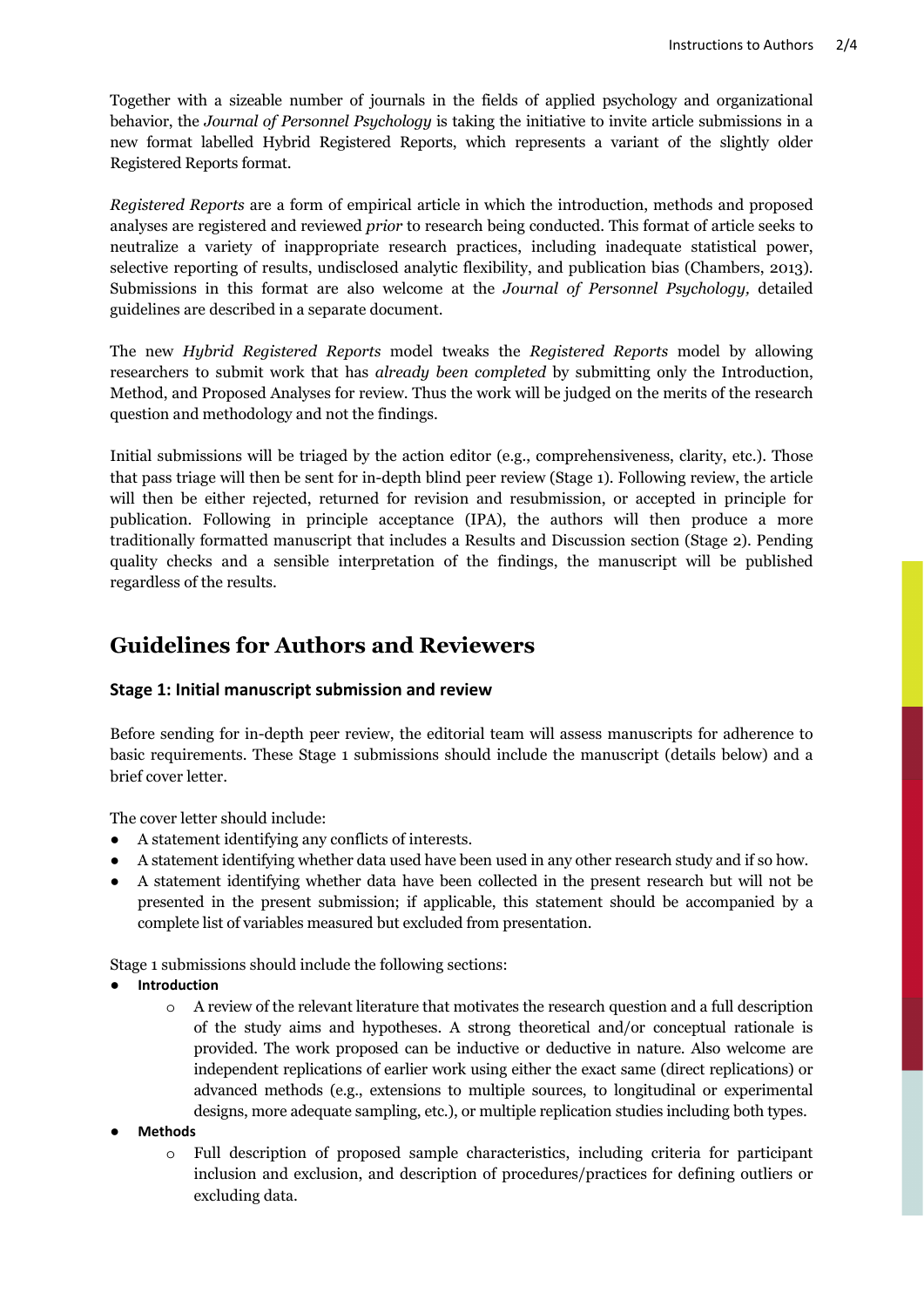- o Discussion of the sample and sampling methods to assure that the research questions can be answered in a fair and appropriate manner (e.g., no floor or ceiling effects, no systematic bias due to sampling).
- o A detailed description of research procedures. These procedures must be consistently reported in the Stage 2 manuscript or the paper will be summarily rejected (unless any deviation from the procedures outlined at Stage 1 is approved by the editors in advance of Stage 2 submission).
- o Proposed analysis pipeline, including a precise description of all planned analyses, as well as a rationale for the choice of analyses. Any covariates or regressors must be stated including a rationale for their inclusion. Often, proposed analyses involving covariates should be reported with and without the covariate(s) included. Where analysis decisions are contingent on the outcome of prior analyses, these contingencies should be specified. Only pre-planned analyses can be reported in the main Results section of Stage 2 submissions. However, unplanned *post hoc* analyses will be admissible in a separate section of the Results.
- o Studies involving null hypothesis significance testing must include a priori statistical power analysis. Estimated effect sizes for power analysis should be justified with reference to the existing literature. Please note that studies that are seriously underpowered on the basis of *a priori* power analyses of existing literature will very likely be rejected.
- o In replication studies, the form of replication (direct, advanced, or both) must be indicated. Direct replications should adhere to the guidelines of the Open Science Collaboration (2012, p.658) for conducting replications, although neither public sharing of all materials nor restriction to experimental designs is required. With advanced replications, it should be explained in which way the methodological variation improves the rigor and reliability of the original research.

#### ● **Preliminary Data**

o An overview of preliminary data, such as pilot studies and additional (e.g., non-registered) studies, should be provided as supplementary material.

In considering Stage 1 papers, reviewers will be asked to assess:

- The significance/importance of the research and research question(s)
- The logic, rationale, and plausibility of the proposed hypotheses and/or research questions.
- The soundness and feasibility of the methodology and analysis pipeline (including statistical power analysis where applicable)
- Measurement/psychometric information where applicable
- Whether the authors have used measures and procedures that are of sufficient methodological rigor to ensure that the results obtained are able to test the stated hypotheses
- Whether the sample used provides a good test of the stated hypotheses or permit answering the research questions (e.g., sufficient power, no major floor or ceiling effects, no systematic bias or distortion).

Following Stage 1 peer review, manuscripts will be rejected outright, offered the opportunity to revise, or receive in principal acceptance (IPA) indicating that the article will be published pending accurate and complete analyses, as well as a defensible and evidence-bound interpretation of the results. Note, IPA decisions are time bound. The time limit for Stage 2 submissions after an IPA is granted at Stage 1 is 6 months. Time extensions will be considered on a case-by-case basis.

Please note that any deviation from the stated research procedures or inconsistencies between methods from Stage 1 to Stage 2, regardless of how minor it may seem to the authors, could lead to rejection of the manuscript**.** Note that registered analyses must be undertaken, but additional unregistered analyses can also be included in a final manuscript.

#### **Stage 2: Full manuscript submission and review**

Authors prepare and resubmit their manuscript for full review. This is a full and traditional manuscript, with the following additions: